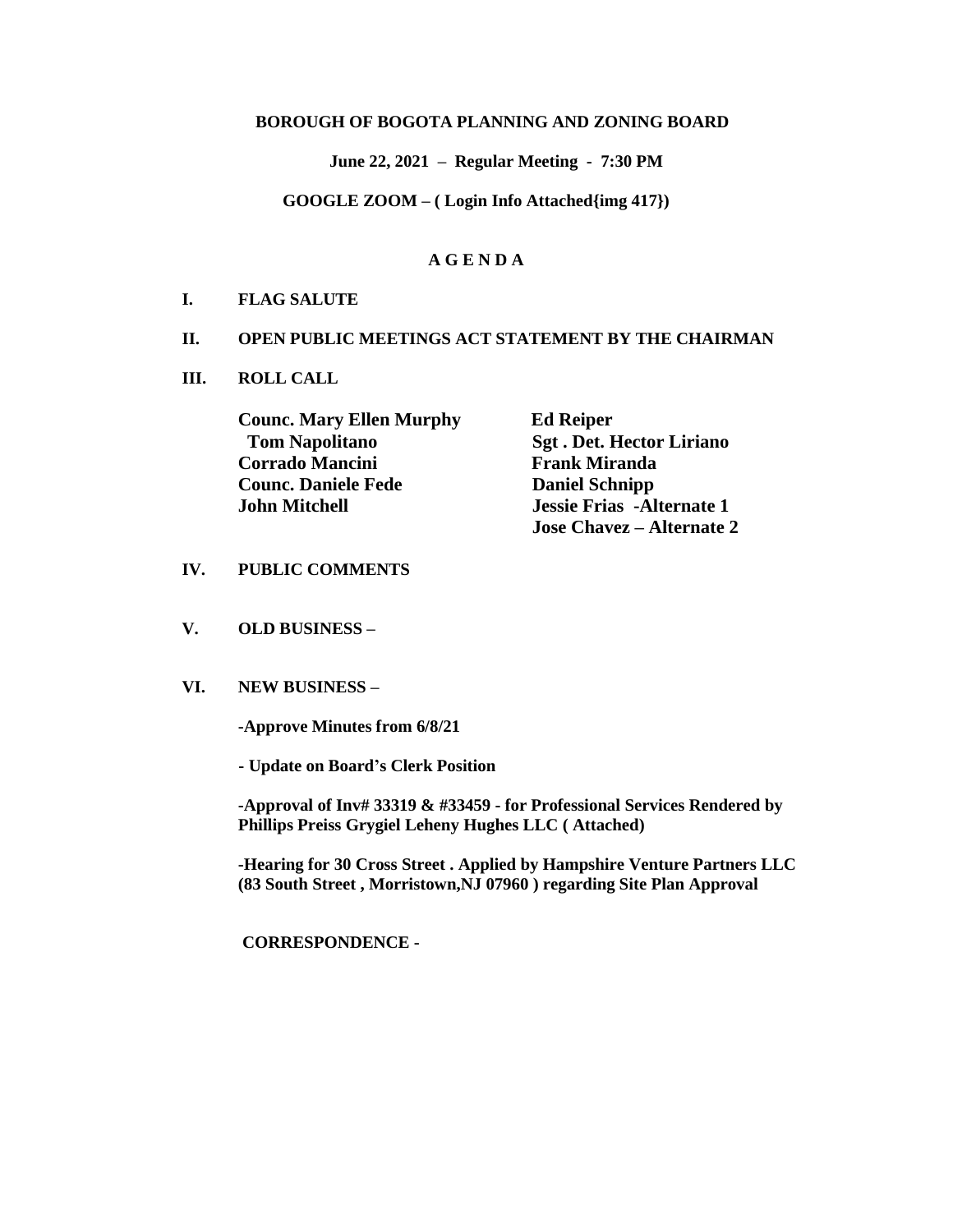Topic: Planning and Zoning Board Meeting

Time: Jan 26, 2021 07:30 PM Eastern Time (US and Canada) Every month on the Fourth Tue, until Jun 22, 2021, 6 occurrence(s) Jan 26, 2021 07:30 PM Feb 23, 2021 07:30 PM Mar 23, 2021 07:30 PM Apr 27, 2021 07:30 PM May 25, 2021 07:30 PM Jun 22, 2021 07:30 PM

### Join Zoom Meeting

事

https://us02web.zoom.us/j/87861813637

Meeting ID: 878 6181 3637 Passcode: 880228 One tap mobile +19292056099,,87861813637#,,,,\*880228# US (New York)

Dial by your location +1 929 205 6099 US (New York) Meeting ID: 878 6181 3637 Passcode: 880228 Find your local number: https://us02web.zoom.us/u/kbbZazDhb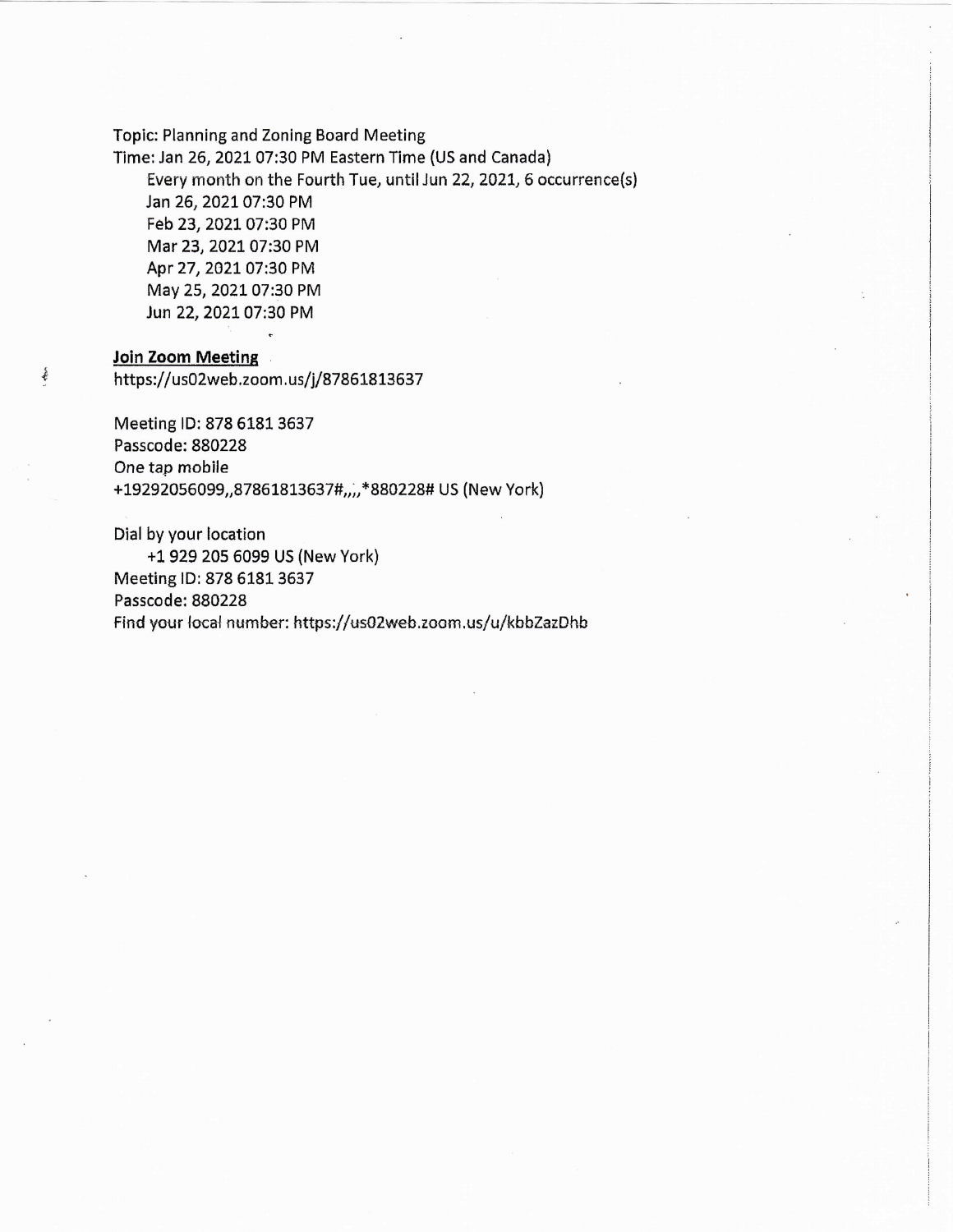## **Phillips Preiss Grygiel Leheny Hughes LLC.**

Page 1 of 1

**PHILLIPS PREISS** 

www.phillipspreiss.com info@phillipspreiss.com Tel: (201) 420-6262 Fax: (201)-420-6222 Hoboken, NJ 070305620 33-41 Newark Street, Third Floor, Suite D

| <b>Invoice Date</b> | <b>Invoice Num</b> |  |
|---------------------|--------------------|--|
| May 31, 2021        | 33319              |  |
|                     |                    |  |
| <b>Billing From</b> | <b>Billing To</b>  |  |

Bogota NJ 07603

**Job ID:** Borough of Bogota J15071G Bogota-COAH: 375 Larch Avenue **Job Name:** Bogota-COAH

# **INVOICE**

| <b>Date</b>                                                                    | <b>Description</b>           | <b>Hours</b>                    | <b>Rate</b> | <b>Amount</b> |
|--------------------------------------------------------------------------------|------------------------------|---------------------------------|-------------|---------------|
| Services:                                                                      |                              |                                 |             |               |
| Grygiel, P.<br>5/24/2021<br>respond to inquiry from Borough Clerk and Attorney |                              | 0.25                            | \$155.00    | \$38.75       |
|                                                                                | <b>Total Service Amount:</b> |                                 | \$38.75     |               |
|                                                                                |                              |                                 |             |               |
|                                                                                |                              | <b>Amount Due This Invoice:</b> |             | \$38.75       |

*This invoice is due upon receipt*